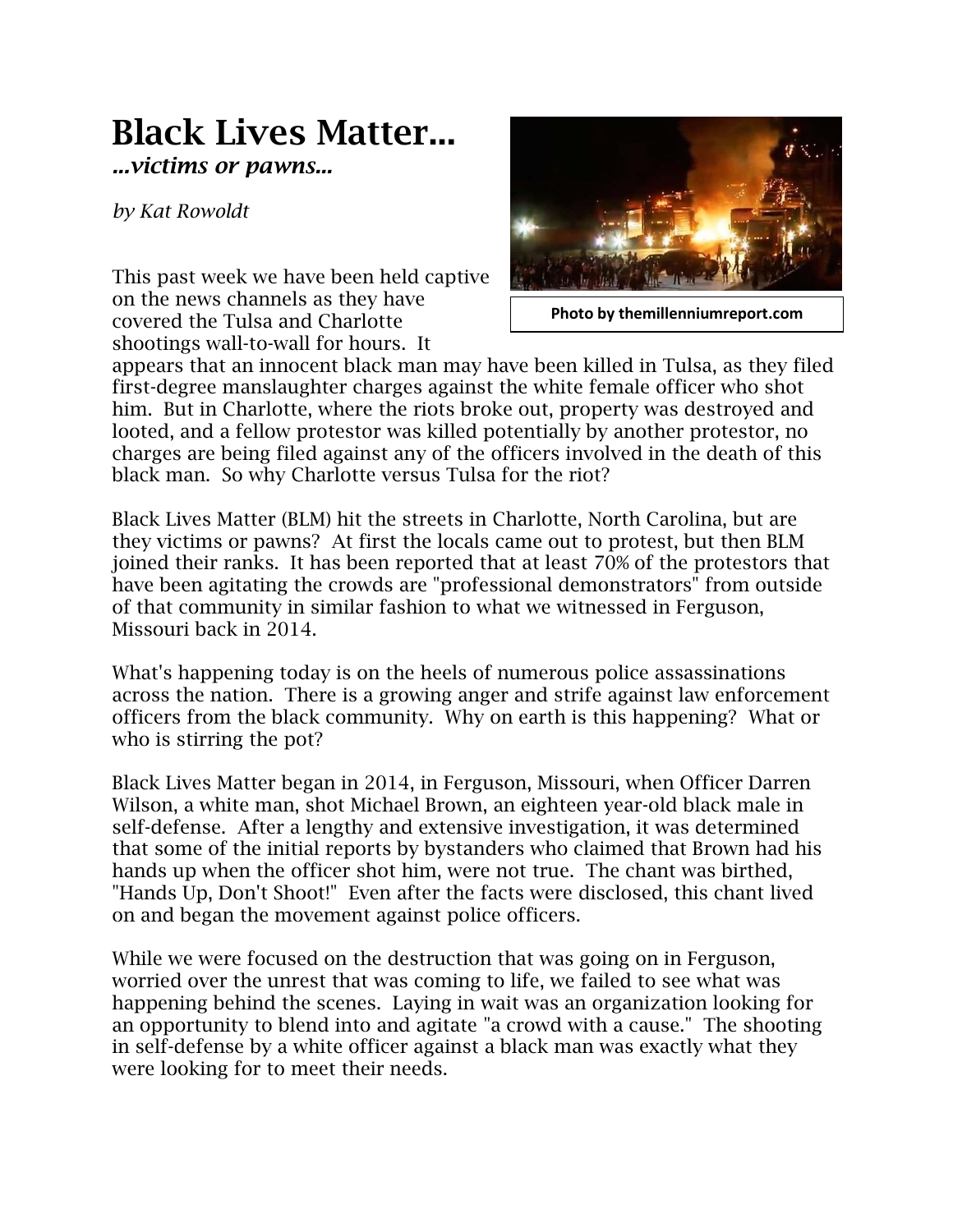Who is this organization and what is this all about? Well, we will have to roll the clock back just a bit and lay a little ground work to understand what is going on today. Let's add to this another hot topic - refugees and the growing Islamic communities in our country. It seems like we are being hit by a thousand crises coming at us from all directions. But maybe, just maybe, there is a common thread amongst this inundation. Maybe that's even why it's happening.

Over the last eighteen months, I've had the unique opportunity to get a fast track education in terrorism, Islam, refugees, and other hot topics from people I have interviewed and come to know who work and/or live on the frontlines of these very topics. They are experts in these fields, and their wealth of knowledge and firsthand experiences are not the things that the media is sharing with us.

Elisabeth Sabaditsch-Wolff from Austria talks about the impact of refugees overtaking her country and the destruction that is occurring throughout Europe, along with truth becoming known as hate speech. Gen. Michael Flynn reports that it is known that we have ISIS operating in all fifty states today in America. Kamal Saleem, a former PLO terrorist from Lebanon, taught me about the plans and purpose of civilization jihad and who the players are today in our country. John Guandolo, former FBI counter-terrorist specialist, shared his wealth of knowledge of how our government has been infiltrated by jihadists, positioning themselves for their future plans. The list goes on and on. My interviews with these exceptional people are archived under Terrorism in the ChristianReporterNews.com for your edification.

In 2001, the Holy Land Foundation, the largest Islamic charity in the United States, was designated as a terrorist organization. In 2004, the government seized their assets and closed their doors. During the investigation for the Holy Land Foundation trial that would eventually conclude in 2008, a manifesto was discovered that outlined their plans to take over our country and make it a Sharia compliant Muslim country. Islamists, like those in the HLF, began their operations in the United States back in the 1960's and have continued in a stepby-step well thought out plan that will take decades to accomplish. [The Holy Land Foundation leaders were convicted and imprisoned for funding Hamas, a Muslim terrorist organization.]

That seems rather foreign to us, as we, Americans, prefer instant gratification and completion. But the Islamic mindset is generational, small advances at a time, each step methodically put into place to build upon for the next step. Today they are still exactly on track with the plans they set into motion sixty years ago. So if we have their manifesto in hand, and we can read English and Arabic, why are they still able to continue their destructive plans?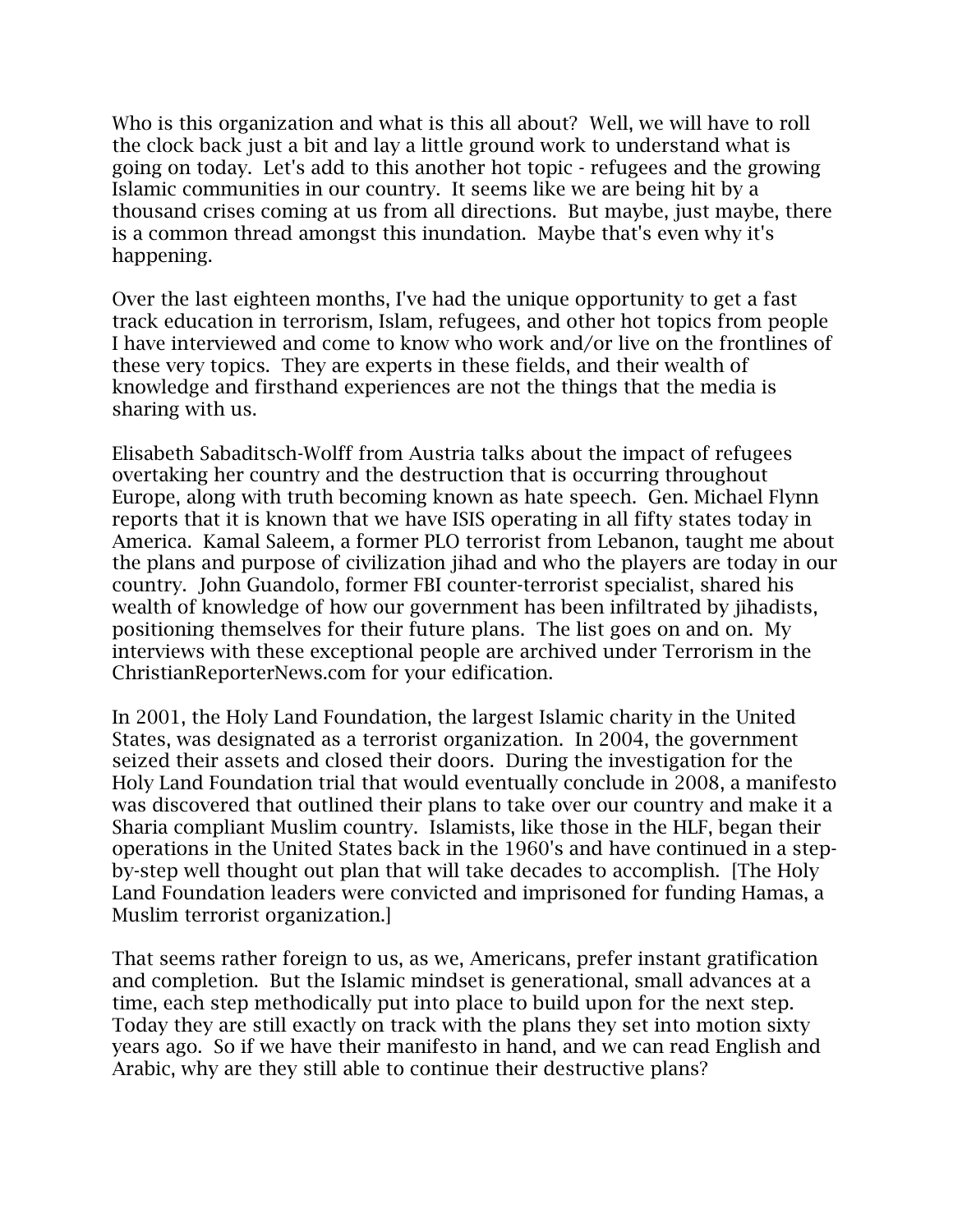Good question! First we have to understand that Islam is not a religion. It is a political ideology disguised as a religion. Our religious freedom laws are being used against us in fighting Islam since it is being classified as a faith. Scholars of Islam agree that only sixteen percent of the Quran can be considered religious. Having interviewed and coming to know two former Muslims, Kamal Saleem that I mentioned previously, and Daniel Akbari, a former Sharia lawyer from Iran and author of the book, *Honor Killings,* both agree with this assessment. We must remove Islam from the religious category and call it what it is: a political ideology.

We only have to look at Europe to see the Islamic plan in action. They are a few years ahead of us, but if we don't stop their plan now, we will lose our country. Sharia law cannot coexist with our Constitution. It's so hard to believe that a western civilization like the United States could end up with Sharia law and women adorned in burkas. You only have to look at Iran's history to realize this can really happen. The Iranian Revolution in 1979 changed their whole world. It was hard for me to conceive that women would give up their stylish clothes for burkas. Dr. Mark Pfieffer, The Christian Institute of Islamic Studies, and Daniel Akbari, shared the type of violence that occurred and how women are mutilated into submission. This is a reality I pray we never experience here.

As we have been witnessing in Europe, Muslim refugees are growing larger and larger in numbers. When they are few in number, their mode of operation is to conform and blend into the society like good neighbors and friends. When their numbers reach a higher percentage, they begin to become defensive and demand things be changed to fit their "religious" needs. We are experiencing that now in the U.S. When the scale tips in their favor, they will begin to take over politically and force their Sharia law on everyone.

It was such an eye-opening experience to interview Zaid Subhi, a Chaldean Christian who lived in Iraq when we dropped bombs on it back in the 90's, then fled for his life in 2003 when the Sunnis took over Baghdad and began forcing the Christians to convert, pay the Jizya tax, or die by the sword. We have no idea what the rest of the world has been dealing with while we have been soccer moms, playing with multi-media toys, and focused on Facebook.

While we have been asleep at the wheel, Muslims have been coming to our country as students on VISAs and not returning, through legal immigration, and as refugees. They have purposefully worked their way into key occupations and positions. You will find them teaching in schools and universities, holding city, state and national government positions, managing our water systems and utilities, in our military, etc. President Obama and Hillary Clinton are surrounded by "moderate Muslims" who follow the Muslim Brotherhood's (a terrorist organization) mission in the West to promote sedition in furtherance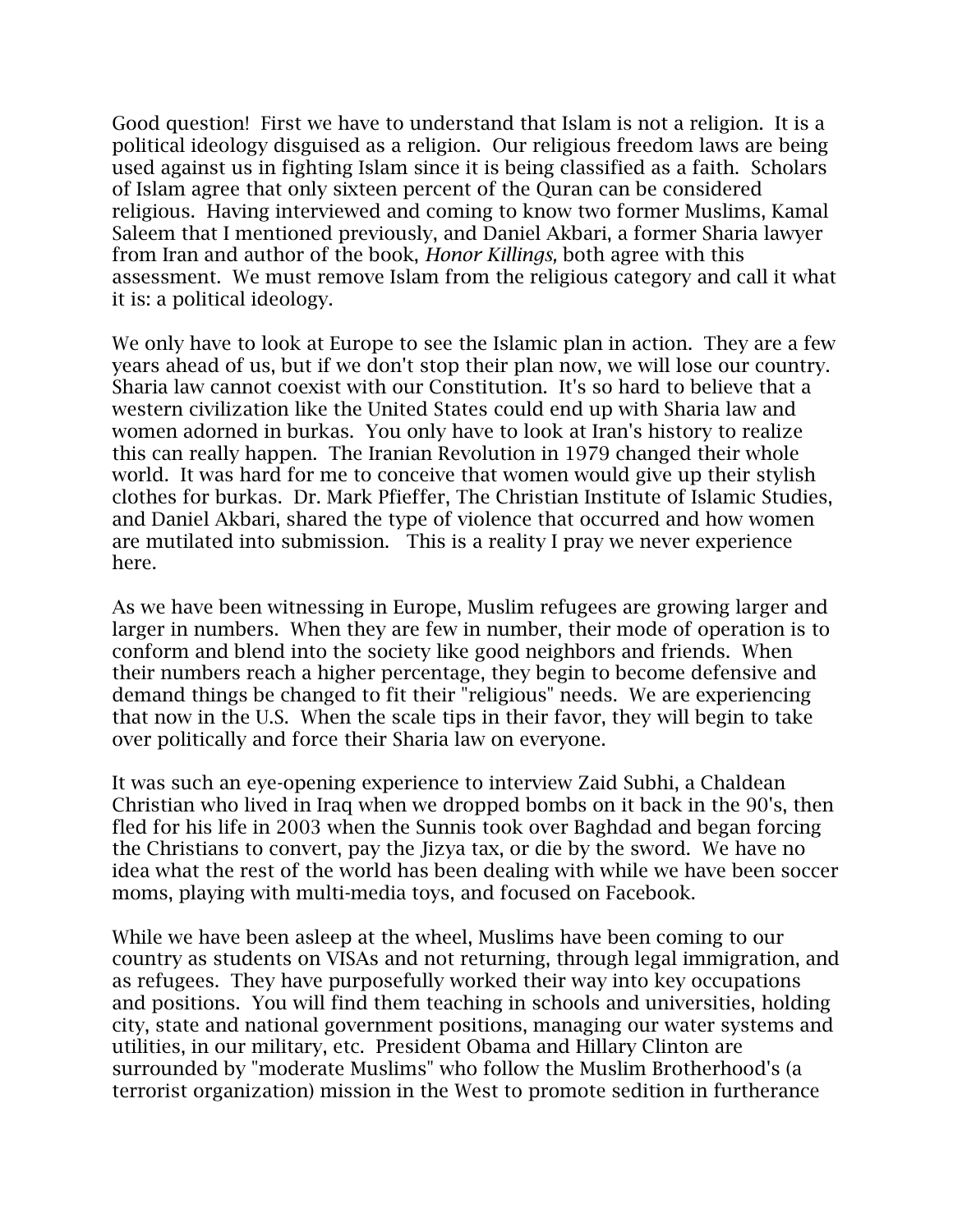of Sharia's supremacist agenda - and you wonder why they make the decisions that are to their advantage and not ours. For forty years they have been working to get themselves well placed. This is not by accident, but by design. Remember - we have the manifesto that outlines this plan.

Today we see them demanding prayer rooms at schools, changes in the military uniform to accommodate their dress and facial hair codes, operating Sharia Courts in Texas and other states, and becoming forceful, demanding their "rights" as a religion. We are actually experiencing Christians and Jews who have bought into the Interfaith Movement of deception working against their own Biblical or Torah beliefs. This is all right on track with their plans - and we continue to be oblivious to the truth. Yes - the truth.

The Muslim Brotherhood openly discusses their plans. They even announce their moves in advance and what they are preparing to do. [Sounds like our President telling our enemies what our military is going to do.] In December 2015, documented in a video clip that you can actually listen to on our website, you will hear Nihad Awad, President of the Council of American Islamic Relations (CAIR) ["does business as" HAMAS in the U.S. as determined by Federal authorities] announce at the December 2015 Islamic Society of North America (ISNA) National Conference state we are the new "black lives matter."

Awad is letting the Muslims know working alongside the Black Lives Matter movement will contribute to the Islamist's goal of the eventual downfall of America. Just as Democrats have used blacks in this country to promote their agenda while abandoning the strengthening of the black community, CAIR, ISNA and other Islamic apologists are using blacks to further their goals of gaining power and, as history as shown, will treat black non-believers with the same sword as they do with white non-believers."

They are the real agitators in BLM. They seek destruction. They want the police to become powerless. Awad goes on to tell his audience they must turn their mosques into voter registration centers. Think about that! To foil their plans, we must make sure Christians are registered and actually vote to stop the open doors of Islamic refugees and bring order back into our society.

So why Charlotte and not Tulsa? Charlotte is a community with a large black population, therefore it's easier to pull the BLM issue into the mix and get before the cameras. Free press and media coverage builds their cause. They are selling BAD COPS, white people are racist, blacks have been dealt a bad hand by the American way of life and they must fight to force things to change. They are peddling fear too. Who can forget the young black woman who truly believed a cop could shoot her in school, in her car or at work screaming at the top of her voice at the FOX reporter.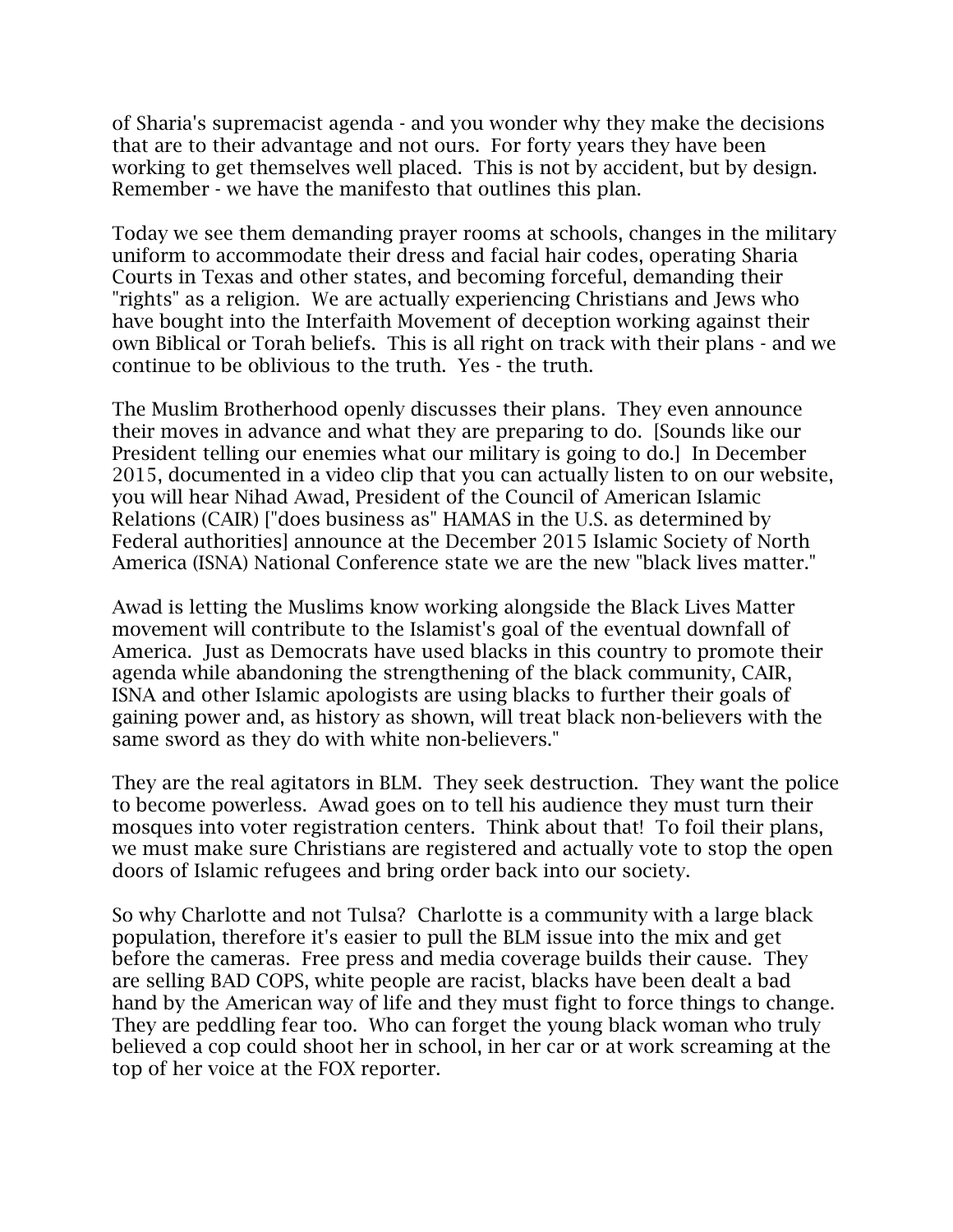There is no question that some things do need to change to assist the black community that has been stuck in the welfare system for generations. Agitating that community to riot, looting their own neighborhood stores and hurting their fellow blacks, is not the answer. Understanding that Islamic jihadists are supporting the violence and contribute morally and physically to it needs to be exposed. Muslims are joining the protests. The black community that is voicing its pain, does not deserve to be used as a pawn for radical Islam. They need to understand they are being victimized once again - but in a very different way.

We need to pray. We need to educate ourselves about what is really happening that we are not seeing reported in traditional media. We need to share with our friends and family so no one is deceived any longer. We need to strip Islam of its religious standing and deal with it as the political ideology that it is. We need to understand Islamists want to destroy our country and kill all the infidels. You are an infidel! That means you. They want the world to operate under Sharia Law - which is their government.

Sharia Law is a brutal system of oppression. Its enforcers do chop off hands and heads. They stone women. Women are chattel - which means property. Their rights are only 50% of that of a man. Women cannot leave the house without a male family member going with them. They cannot drive a car. Typically they are not allowed to go school. No makeup. Burkas! Men can rape women without cause because it is the woman's fault for the rape. Muslim men have four wives. They rotate out a wife when they please and send her back to her family so they can bring in a fresh young wife.

This litany could go on and on. One of the things we don't hear discussed is the fact that they destroy all art, all statues. There is no music. In other words, cultural refinement is destroyed. We have witnessed on the news historical sites being destroyed by Muslims. Animals are brutally murdered. It is everything that Christianity is not.

Lord, open our eyes to see what is happening around us, give us the wisdom to understand and take action, and the strength to turn things around for Your glory. May these Islamic jihadist experience Your love and come to know You as their Lord and Savior. In Jesus' Name I pray. Amen

Until next time....

*Kat Rowoldt*

Christian Reporter News www.ChristianReporterNews.com